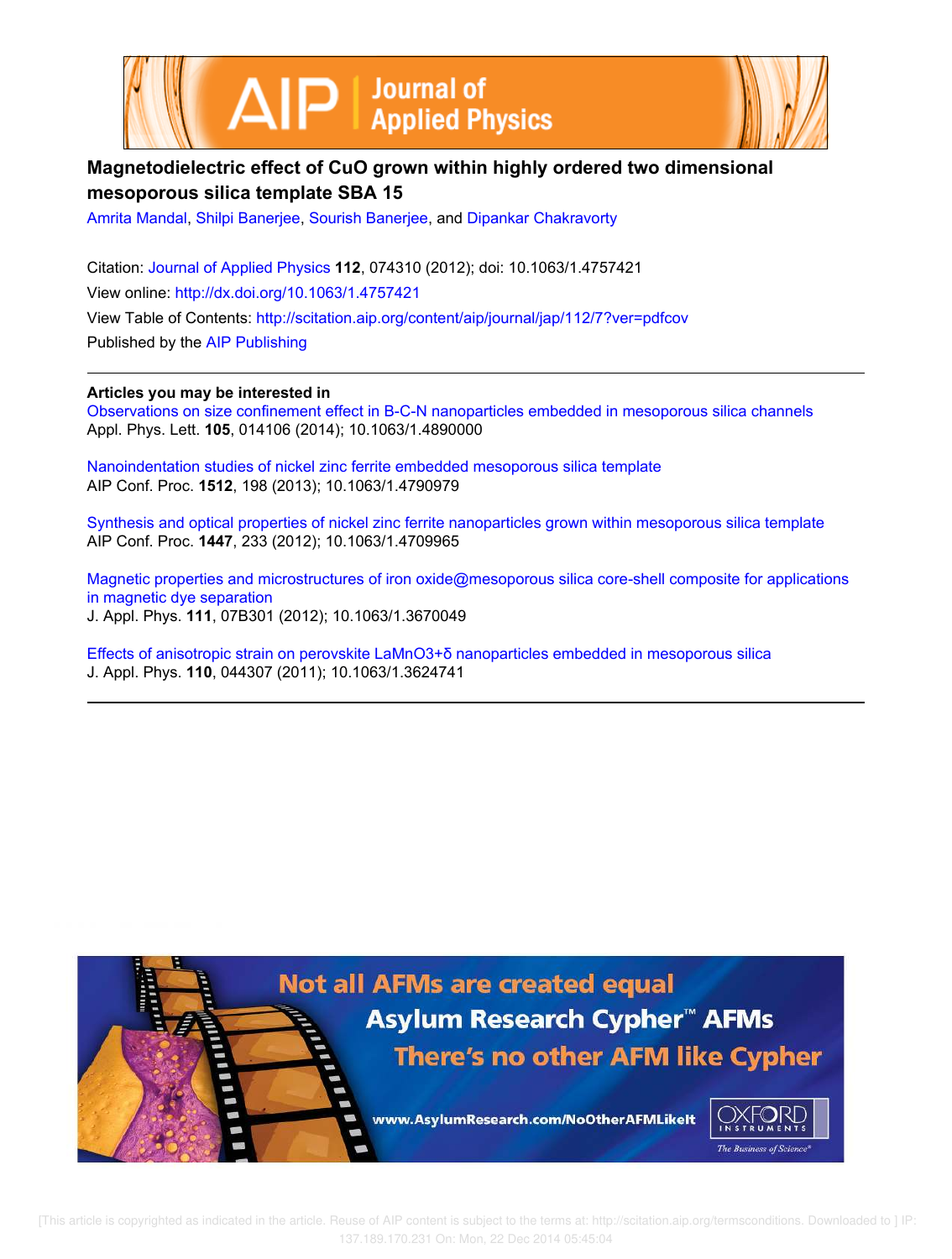# Magnetodielectric effect of CuO grown within highly ordered two dimensional mesoporous silica template SBA 15

Amrita Mandal,<sup>1,2</sup> Shilpi Banerjee,<sup>1,3</sup> Sourish Banerjee,<sup>2</sup> and Dipankar Chakravorty<sup>1,a)</sup> <sup>1</sup>MLS Professor's Unit, Indian Association for the Cultivation of Science, Kolkata 700032, India  $^{2}$ Department of Physics, University of Calcutta, Kolkata, India  $^3$ Department of Materials Science, Indian Association for the Cultivation of Science, Kolkata 700032, India

(Received 6 June 2012; accepted 5 September 2012; published online 4 October 2012)

A two component, inhomogeneous medium can produce magnetodielectric (MD) effect without any magnetoelectric coupling. Here, we have prepared an inhomogeneous material by growing CuO within two dimensional mesostructures of silica template SBA-15 by a single step method. The  $(CuO)_x-(SBA-15)_{1-x}$  nanocomposites with different weight percentages (x = 0.2, 0.35, and 0.5) were characterized by small angle x-ray diffraction study and transmission electron microscopy. Both studies confirmed the highly ordered hexagonal mesostructure for CuO(20) where 20 is the weight percentage of CuO in nanocomposite (i.e.,  $x = 0.2$ ). The mesostructure was destroyed on increasing the percentage of CuO incorporated. The nanocomposites exhibited magnetodielectric effect with dielectric constant change of 4.4% and 3% for CuO(20) and CuO(35), respectively, at 1.8 T magnetic field. This effect was explained on the basis of a two dimensional inhomogeneous two component composite model. No such effect occurs in CuO(50) due to total disappearance of the ordered mesostructure. © 2012 American Institute of Physics. [http://dx.doi.org/10.1063/1.4757421]

## I. INTRODUCTION

The magnetodielectric (MD) (or magnetocapacitance) effect involving a change in dielectric permittivity with applied magnetic field has been a topic of great research interest in recent years because of basic physics as well as possible applications.<sup>1–5</sup> Dielectric response under a magnetic field is often used to characterize the multiferroic systems where ferroelectric and ferromagnetic orders coexist and are coupled.<sup>6,7</sup> However, a combination of Maxwell-Wagner polarization and magnetoresistance can produce MD effect without any magnetoelectric coupling.  $8,9$  There is another possibility which does not require magnetoresistance to produce magnetodielectric effect in an inhomogeneous system because of space charge polarization coupled with Hall effect at the interface.<sup>4</sup> Composite structures, therefore, should provide a wonderful opportunity to tailor make materials with useful magnetodielectric property. This should be specially so in nanostructured systems, which could be exploited for use in nanodevices and nanosensors. We have explored the possibility of preparing nanocomposites of a semiconducting metal oxide and mesoporous silica with the above objective in view.

Mesoporous materials (pore size 2–50 nm) have attracted considerable attention in recent years due to their unique characteristics (large surface area, high pore volume, and uniform pore distribution) $10,11$  and potential applications in catalysis<sup>12–14</sup> and sensors.<sup>15–17</sup> Highly ordered mesoporous silica materials, such as MCM-41, KIT-6, and SBA-15 are widely used as templates for preparation of nanomaterials with controlled size and shape. Various metal $18,19$  and metal oxides such as CuO, NiO,  $Co<sub>3</sub>O<sub>4</sub>,<sup>20</sup> TiO<sub>2</sub>,<sup>21</sup> In<sub>2</sub>O<sub>3</sub>,<sup>22</sup> Fe<sub>3</sub>O<sub>4</sub>,<sup>13</sup>$ 

 $MgO<sub>1</sub><sup>17</sup>$  and  $ZnO<sup>23,24</sup>$  have been synthesized within the mesoporous templates. Recently, mesoporous transition metal oxides have been studied extensively due to their novel sensing, photocatalytic and optical properties. $17,21,25$  Among the transition metal oxides, CuO is a promising material for catal $ysis^{26}$  and gas sensing.<sup>27</sup> It is also used as lithium ion electrode material<sup>28</sup> field emission emitter<sup>29</sup> and so on. There are several reports on mesoporous CuO mainly focusing on the different routes for its synthesis.<sup>20,30–32</sup> In the present work, we have synthesized highly ordered CuO-SBA-15 nanocomposite in one pot method and investigate its magnetodielectric property at room temperature. SBA-15 was chosen because of its two-dimensional configuration. Reasonably, high values of magnetodielectric coefficient have been found. The results have been satisfactorily explained using an inhomogeneous conductor model.<sup>4</sup> The details are reported in this paper.

#### II. EXPERIMENTAL

### A. Preparation of SBA-15 and CuO-SBA-15

Mesoporous silica SBA-15 was prepared according to the method reported by Zhao  $et. al.<sup>11,33</sup>$  At first, block



FIG. 1. Schematic representation of preparation of the CuO-SBA-15 nanocomposite.

a)Author to whom correspondence should be addressed. Electronic mail: mlsdc@iacs.res.in.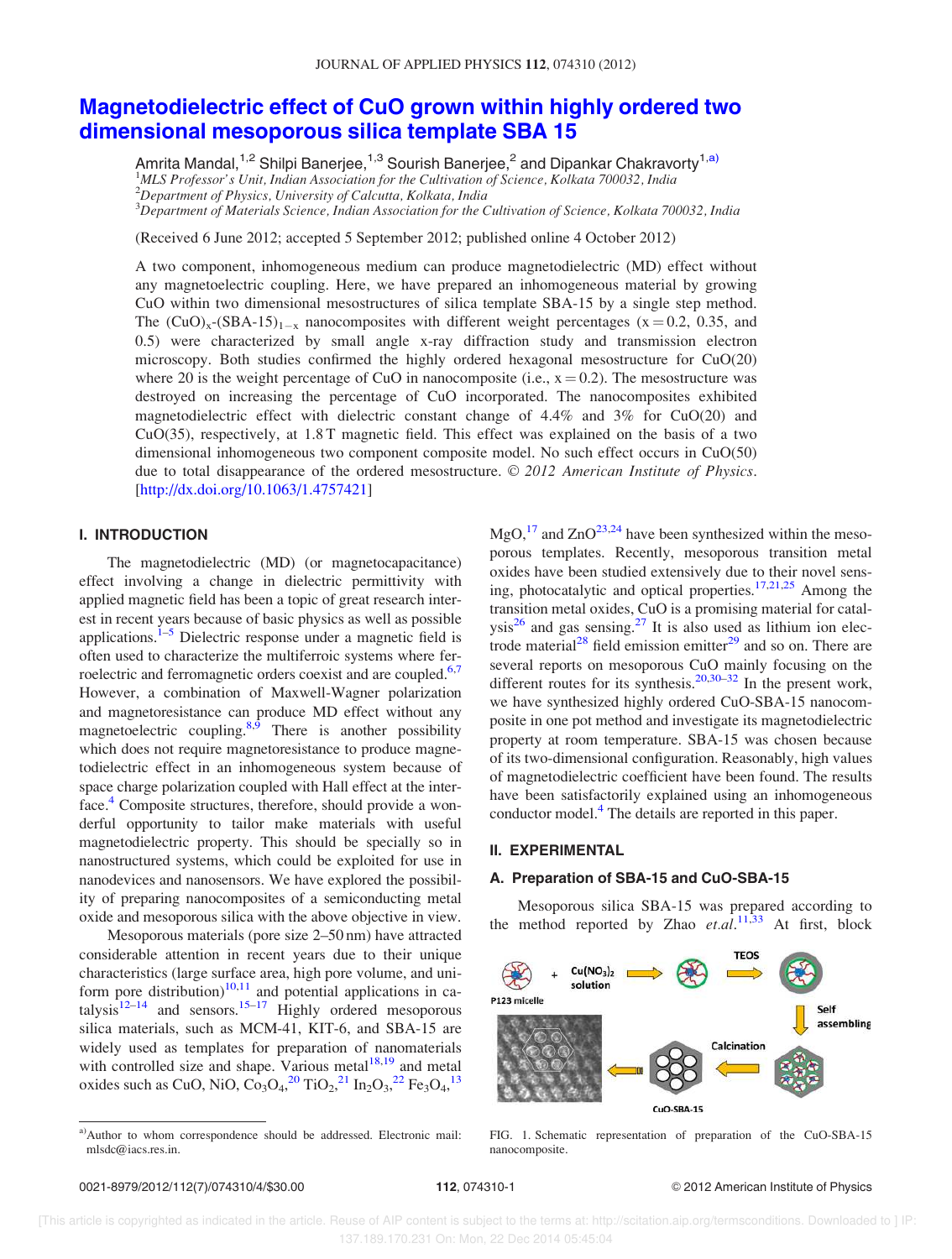

FIG. 2. (a) Small angle x-ray diffraction patterns of the pure SBA-15 and CuO-SBA-15 nanocomposites. (b) Wide angle x-ray diffraction pattern of CuO(50).

co-polymer P123 taken as a soft template was dissolved in 2M HCl solution. Tetraethylorthosilicate (TEOS) was added into that solution with stirring at 308 K for 24 h. For hydrothermal treatment, the resulting solution was transferred into a Teflon-lined stainless steel autoclave at 373 K for 24 h. After hydrothermal reaction, the resulting solid product was recovered through filtration, washed with deionized water and dried at room temperature. To remove the template, the sample was calcined at 823 K for 6 h. Pure mesoporous silica SBA-15 was obtained.

To prepare CuO-SBA-15, Copper nitrate salt was added in different weight percentages to the 2M HCl solution of P123 and stirred for 1 h before addition of TEOS. The next steps were the same as those mentioned above. The  $(CuO)_x$ <sup>-</sup>(SBA-15)<sub>1-x</sub> samples are designated as CuO(20), CuO(35), and CuO(50) for the nanocomposites with  $x = 0.2$ , 0.35, and 0.5, respectively. The preparation of CuO-SBA-15 nanocomposite starting from P123 micelle is shown schematically in Fig. 1.

Small and wide angle x-ray diffraction patterns of different samples were recorded in BRUKER D8 XRD SWAX diffractometer (manufactured by Bruker, Karlsruhe, Germany) using  $\text{CuK}_{\alpha}$  radiation. The microstructures of the samples were studied by a JEOL Model JEM 2010 CX transmission electron microscope (TEM) manufactured by JEOL from Tokyo, Japan operated at 200 kV. The change of dielectric constant as a function of magnetic field was measured using an electromagnet supplied by M/S Control Systems & Devices, Mumbai, India and an Agilent E4980A precision LCR meter (manufactured by Agilent Technologies, Santa Clara, USA).

## III. RESULTS AND DISCUSSION

Figure  $2(a)$  shows the small angle x-ray diffraction (SAXRD) patterns of the three CuO-SBA-15 nanocomposites with different CuO percentages along with pure SBA-15. The XRD patterns of pure SBA-15 and CuO(20) exhibit three well-resolved peaks attributed to (100), (110), and (200) of SBA-15. These are characteristic of a 2D-hexagonal mesoporous material. But in the case of CuO(35) and CuO(50), the peaks almost disappear which indicate that with an increase in CuO the ordered mesoporous structure is destroyed. This is also confirmed by transmission electron microscopy. No reflections of the crystalline CuO phase were found in the wide angle x-ray diffraction patterns for CuO(20) and CuO(35). Only CuO(50) showed prominent peaks corresponding to monoclinic CuO phase (JCPDS file no: 80-1916) as shown in Fig.  $2(b)$ . The amount of CuO phase was too small for  $x = 0.2$  and 0.35 compositions to cause any x-ray diffraction peaks in the wide angle x-ray diffraction pattern. Such observations were also reported earlier in similar systems involving the mesoporous material SBA-15. $17,30$ 

Figures  $3(a)$  and  $3(b)$  show the transmission electron micrographs of pure SBA-15 taken along and perpendicular to the channel direction, respectively. It is evident from the images that SBA-15 has highly ordered 2D hexagonal



FIG. 3. Transmission electron micrographs of (a) and (b) pure SBA-15, (c) and (d) CuO(20), (e) CuO(35), and (f) CuO(50).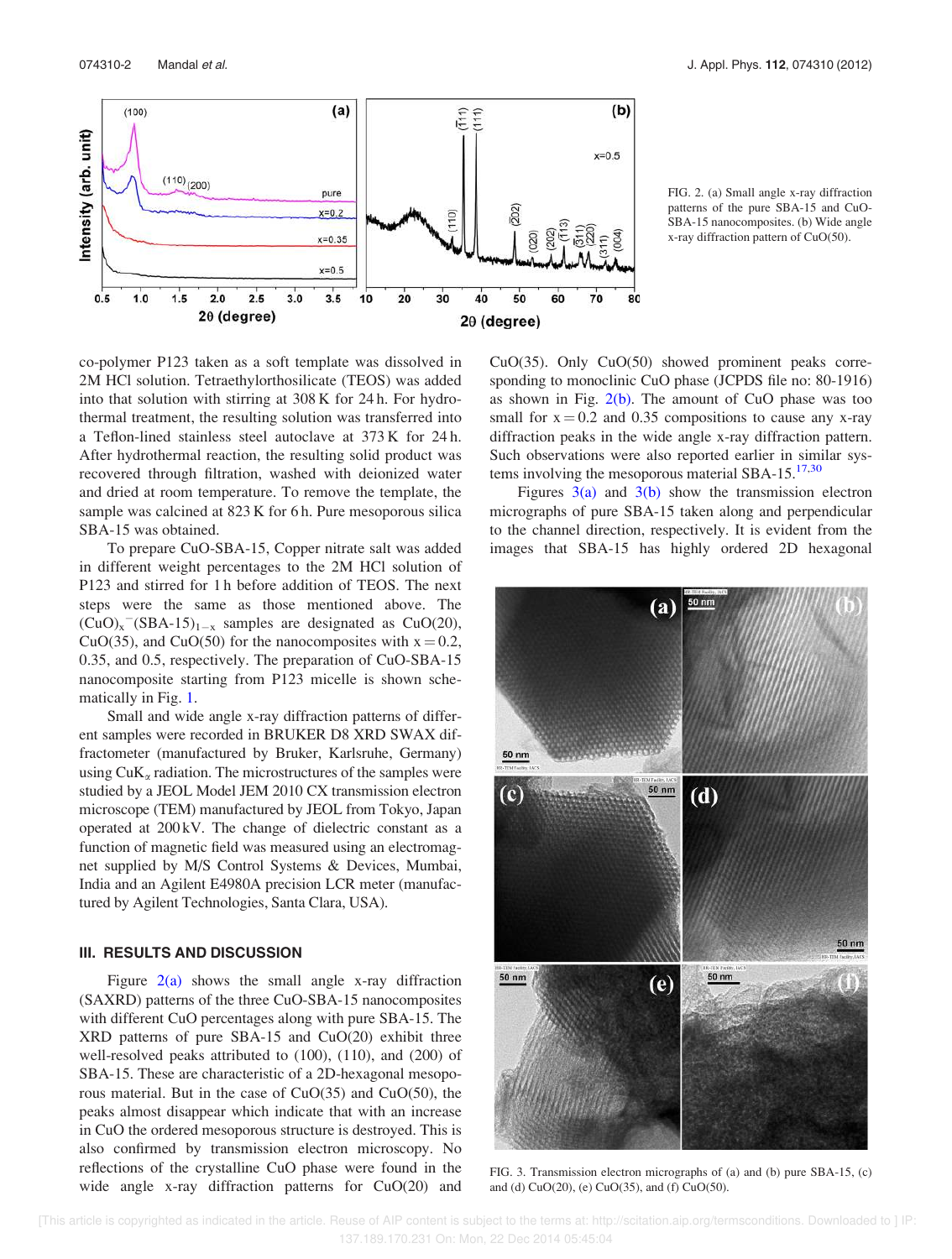(p6mm) mesoporous structure. The pore width of the hexagonal pores estimated from the TEM images is found to be  $\sim$ 5 nm. Figures 3(c) and 3(d) show the TEM images of the nanocomposite CuO (20), which confirm that the ordered mesoporous structure remains unaffected in this nanocomposite. Figures  $3(e)$  and  $3(f)$  show the morphologies of CuO (35) and CuO (50), respectively. Although the SAXRD results show no peaks for both CuO(35) and CuO(50), TEM image indicates that CuO(35) has a partially destroyed ordered mesostructures whereas in CuO(50) the structure has totally disappeared.

Figures  $4(a)$  and  $4(b)$  show the variation of dielectric constant  $\varepsilon'$  with magnetic field (*H*) measured at frequency 200 kHz for CuO(20) and CuO(35), respectively. It is evident that  $\varepsilon'$  decreases with the increasing magnetic field. This can be explained on the basis of an inhomogeneous, twodimensional, two component composite model proposed by Parish and Littlewood. $4$  They have shown theoretically that magnetocapacitance can be produced in an inhomogeneous composite medium without any magnetic order. When an electric field is applied to a system consisting of conducting and non-conducting layers, there will be an accumulation of space charges at the boundary. An effective dipole moment results in the process. On applying a magnetic field, the charges are moved perpendicular to both the electric and magnetic field directions due to Hall effect. The electric charge concentration at the boundary is hereby reduced. As a consequence, the dielectric constant goes down. Magnetic field dependent dielectric relaxation has been found experimentally in case of NiFe nanowires in nanoporous silicon.<sup>34</sup> Recently, we have reported the magnetodielectric effect in Ni nanosheets within Na-4 mica, which also support the above mentioned model. $35$  In the present work, CuO phase was grown within the two-dimensional mesoporous silica template SBA-15. Here, conducting CuO and insulating silica template make an ideal inhomogeneous, two-dimensional, two component composite system. The dielectric permittivity  $\varepsilon_c(\omega)$  of such a composite system consisting of a purely resistive and a purely capacitive region connected in series is given by $\frac{4}{3}$ 

$$
\varepsilon_c(\omega) = \varepsilon \frac{(1 + i\omega\tau)}{\sqrt{i\omega\tau[(1 + i\omega\tau)^2 - (\omega\tau\beta)^2]}},\tag{1}
$$

where,  $\omega$  is the angular frequency of the electric field applied,  $\varepsilon$  the dielectric constant of the insulating part of SBA-15,  $\tau = \varepsilon \rho$ ,  $\rho$  being the resistivity of the CuO phase



FIG. 4. Variation of dielectric constant with magnetic field for (a) CuO(20) and (b) CuO(35) at room temperature. (c) Real and (d) imaginary part of dielectric permittivity fitted with theoretical values for CuO(20) and CuO(35). Solid line represents the theoretically fitted curve.

 [This article is copyrighted as indicated in the article. Reuse of AIP content is subject to the terms at: http://scitation.aip.org/termsconditions. Downloaded to ] IP: 137.189.170.231 On: Mon, 22 Dec 2014 05:45:04